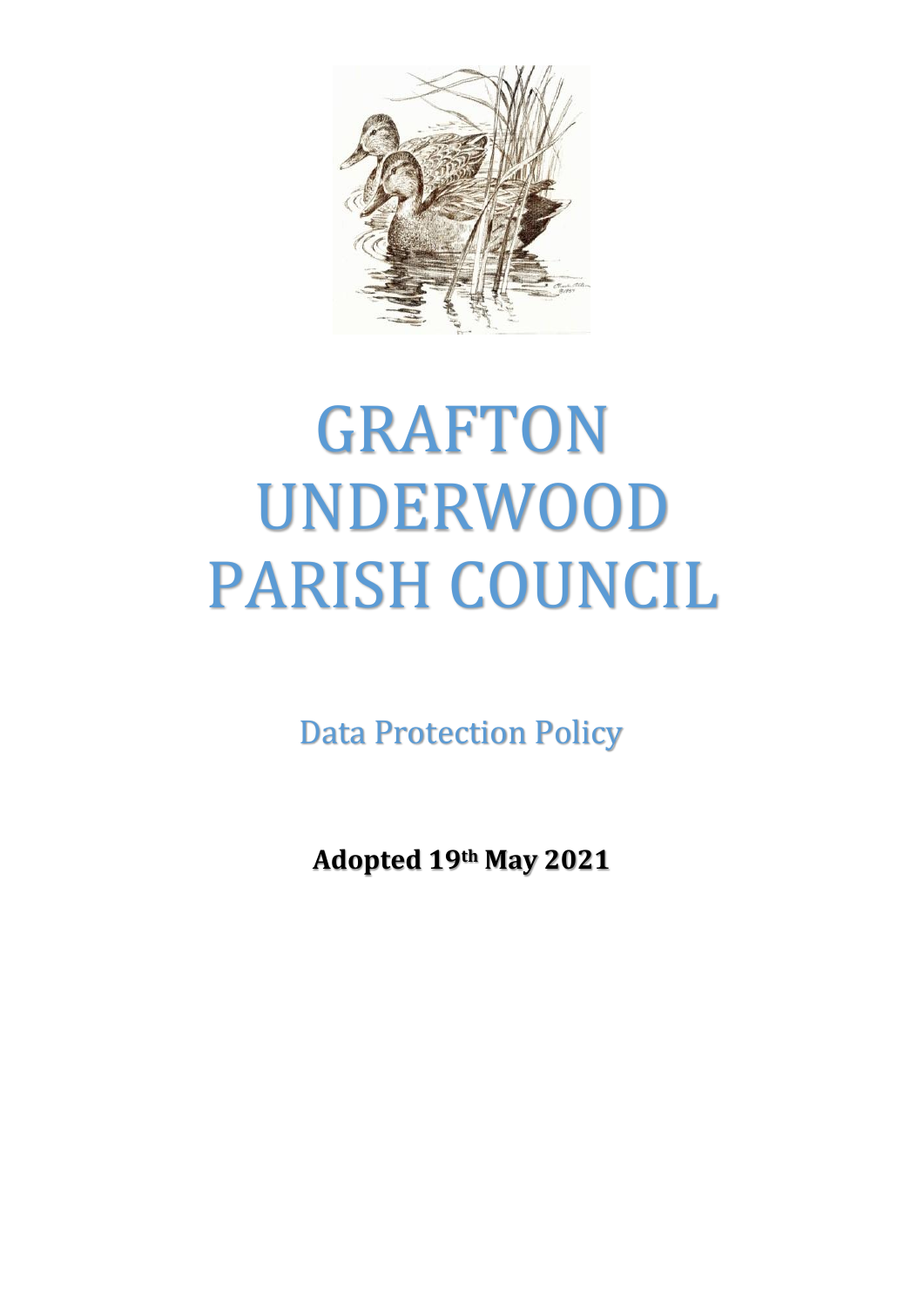# **Data Protection Policy**

Grafton Underwood Parish Council recognises its responsibility to comply with the General Data Protection Regulations (GDPR) 2018 which regulates the use of personal data. This does not have to be sensitive data; it can be as little as a name and address.

# **General Data Protection Regulations (GDPR)**

The GDPR sets out high standards for the handling of personal information and protecting individuals' rights for privacy. It also regulates how personal information can be collected, handled and used. The GDPR applies to anyone holding personal information about people, electronically or on paper. Grafton Underwood Parish Council has also notified the Information Commissioner that it holds personal data about individuals.

When dealing with personal data Grafton Underwood Parish Council staff and members must ensure that:

#### • **Data is processed fairly, lawfully and in a transparent manner**

This means that personal information should only be collected from individuals if staff have been open and honest about why they want the personal information.

#### • **Data is processed for specified purposes only**

This means that data is collected for specific, explicit and legitimate purposes only.

#### • **Data is relevant to what it is needed for**

Data will be monitored so that too much or too little is not kept; only data that is needed should be held.

• **Data is accurate and kept up to date and is not kept longer than it is needed**

Personal data should be accurate, if it is not it should be corrected. Data no longer needed will be shredded or securely disposed of.

## • **Data is processed in accordance with the rights of individuals**

Individuals must be informed, upon request, of all the personal information held about them.

#### • **Data is kept securely**

There should be protection against unauthorised or unlawful processing and against accidental loss, destruction or damage.

## **Storing and accessing data**

Grafton Underwood Parish Council recognises its responsibility to be open with people when taking personal details from them. This means that staff must be honest about why they want a particular piece of personal information.

Grafton Underwood Parish Council may hold personal information about individuals such as their names, addresses, email addresses and telephone numbers. These will be securely kept at the Grafton Underwooda Parish Council Office and are not available for public access. All data stored on the Grafton Underwood Parish Council Office computers are password protected. Once data is